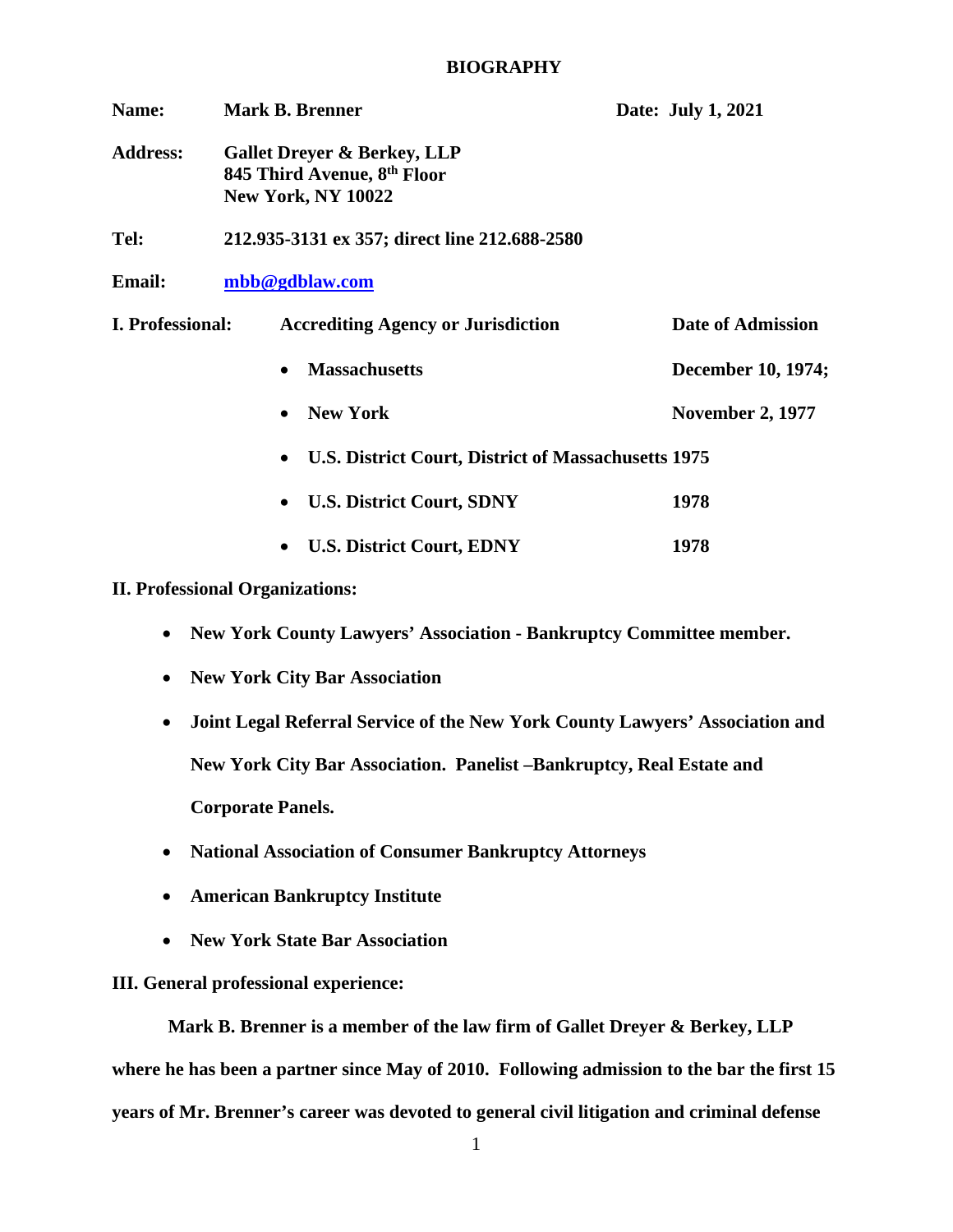**work in the State and Federal Courts of Massachusetts and New York. Although the focus of Mr. Brenner's current practice is transactional, he continues to oversee litigated matters in all courts, and to represent debtors, creditors, plaintiffs and defendants in the United States Bankruptcy Courts of the Southern and Eastern Districts of New York. Mr. Brenner is a member of the panel of attorneys, Committee on Grievances, S.D.N.Y.**

**IV: General pertinent experience:**

- **Representation of Chapter 7, Chapter 11 and Chapter 13 Debtors, Creditors and Defendants in United States Bankruptcy Court.**
- **Drafting and assignment of commercial leases.**
- **Asset Purchase Agreements, Stock Purchase Agreements, Shareholder Agreements, Operating Agreements and related transactional documents.**
- **Commercial Real Estate Purchases, Sales, Leases, and Refinancings.**
- **Structuring complex loan transactions, collateral pledge and security agreements, and guaranties.**
- **Supervision of civil litigations pending in the state and federal courts of New York.**
- **V. Mediation Training:**
	- **American Bankruptcy Institute/St. John's University School of Law Bankruptcy Mediation Training – May 17-21, 2015.**
	- **Mediation Collaborative Support and Development - Live Training Sessions - January 2013 through December 2014 - sponsored by The Center for Mediation in Law.**
	- **Traditional and Live Classroom Format Mediation Intensive Training – November 28, 2012– December 2, 2012, sponsored by The Center for Mediation in Law.**